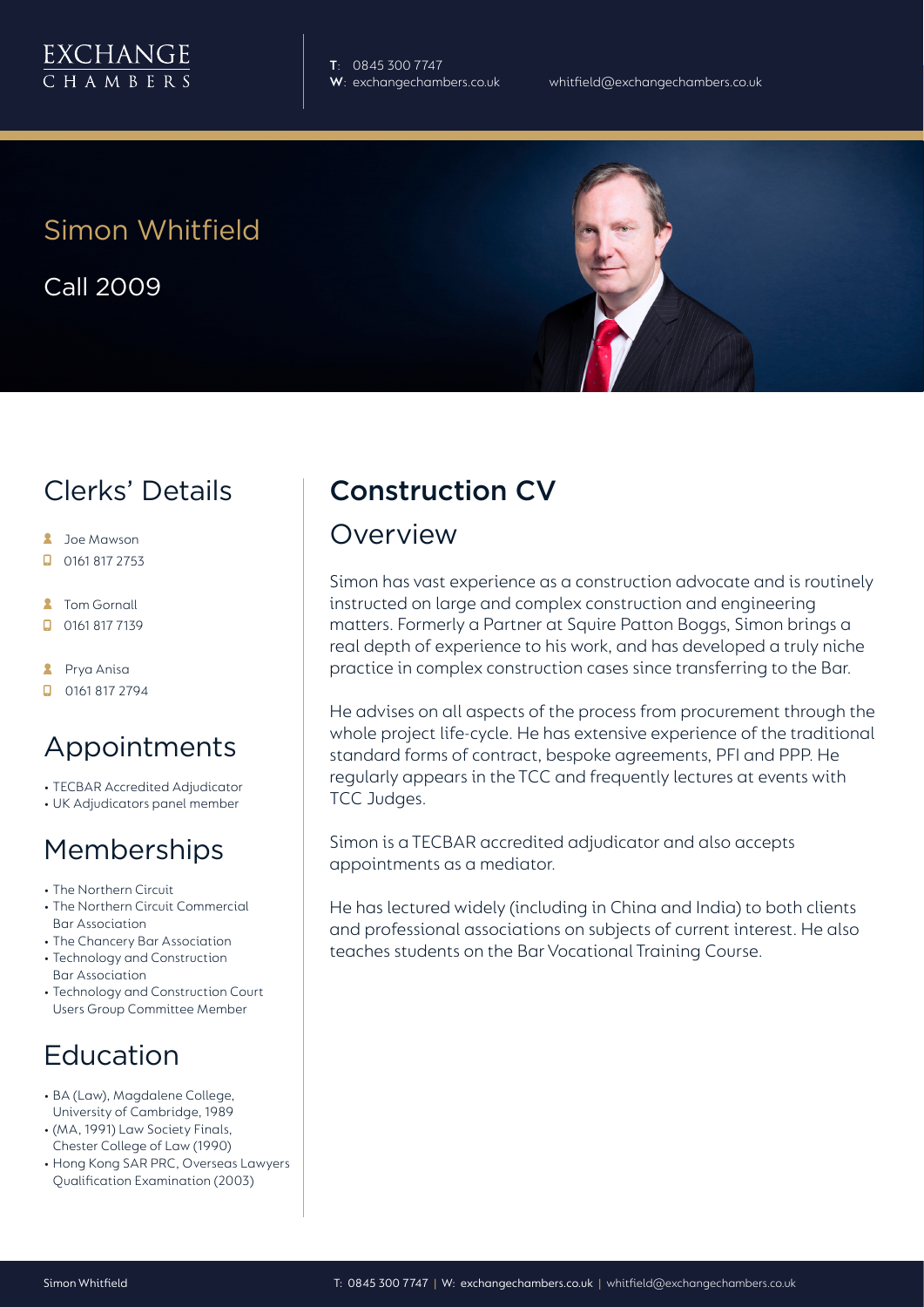

# Recommendations

"Simon is very pragmatic and easy to deal with, and he responds very quickly and gets to the heart of issues with minimal fuss." **Chambers and Partners 2022**

"He is approachable, knowledgeable, gives clear advice and makes himself available within a short period of time, which is very helpful." **Chambers and Partners 2021**

"He is good at cutting through the chaff and getting to the real points."

"His approach is sensible while still being robust in protecting his client's interests." **Chambers and Partners 2020**

"He is highly responsive to solicitors' needs."

"He is very user-friendly and has a good presence with clients."

"He has lots of experience in various construction disputes." **Chambers and Partners 2019**

"Simon always makes himself available to his clients and is hard-working and outcome focused."

"He managed to digest an awful lot of information very quickly, which was really impressive."

**Chambers and Partners 2018**

"Known for his expertise in complex contentious matters." **Chambers and Partners 2017**

"Simon is very calm and collected – nothing ruffles him. He really knows his stuff and he's excellent with clients. He is a strong advocate where his calm, authoritative approach is very effective."

#### **The Legal 500 2022**

"He has a wealth of knowledge and confidence with his approach to complex matters. He makes himself available and does his best to accommodate last minute instructions, which is very helpful when deadlines are received with little notice." **The Legal 500 2021**

"Particularly recommended for construction and business rate disputes." **The Legal 500 2020**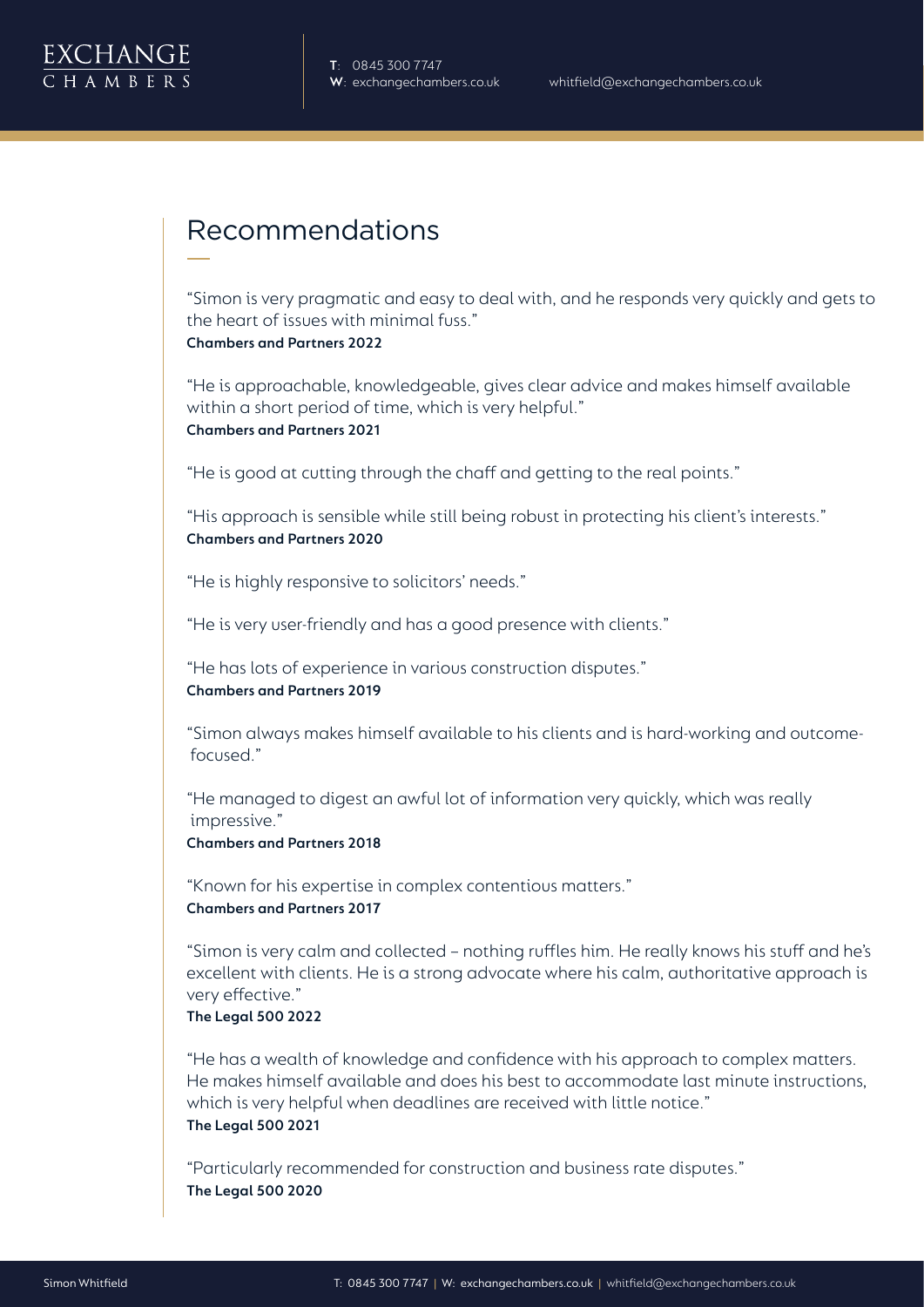

"Very experienced in construction and engineering disputes." **The Legal 500 2018/19**

"He has a sharp analytical mind." **The Legal 500 2017**

"Clients single out Simon Whitfield as being "knowledgeable"… "capable" and highly regarded for contentious work." **The Legal 500 2016**

### Cases

Appearing in the TCC on an Application under s.67 Arbitration Act 1996 to challenge the award of an arbitrator on the ground that he lacked substantive jurisdiction.

Successfully pursuing a claim in arbitration for a local authority concerning the design of a water culvert extension and thereafter successfully resisting an application under ss.68- 69 Arbitration Act 1996 to challenge the award – *Halcrow Group Limited v Blackpool Borough Council [2016] EWHC 3596 (TCC).* 

Advising a firm of engineers regarding its liability to a developer for allegedly negligent design work.

Advising clients in numerous adjudications, including appearances at hearings. Acting for the claimant in its claim against a QS firm for negligent project management.

Acting as adjudicator in a case where the Court of Appeal subsequently considered the imposition of a stay of execution in circumstances where allegations of fraud had not been raised in the adjudication – *Gosvenor London Limited v Aygun Aluminium UK Limited [2018] EWCA Civ 2695.*

Advising a public transport authority in respect of a contractual right to disclosure of documents – *Transport for Greater Manchester v Thales Transport and Security Limited [2012] EWHC 3717 (TCC).* 

Acting for the responding party local authority in an adjudication brought by a contractor under an NEC form of contract for the construction of a school campus.

Acting for a national contractor in a tunnelling dispute under the NEC form of contract, including early advice and preparing for and appearing at an adjudication hearing.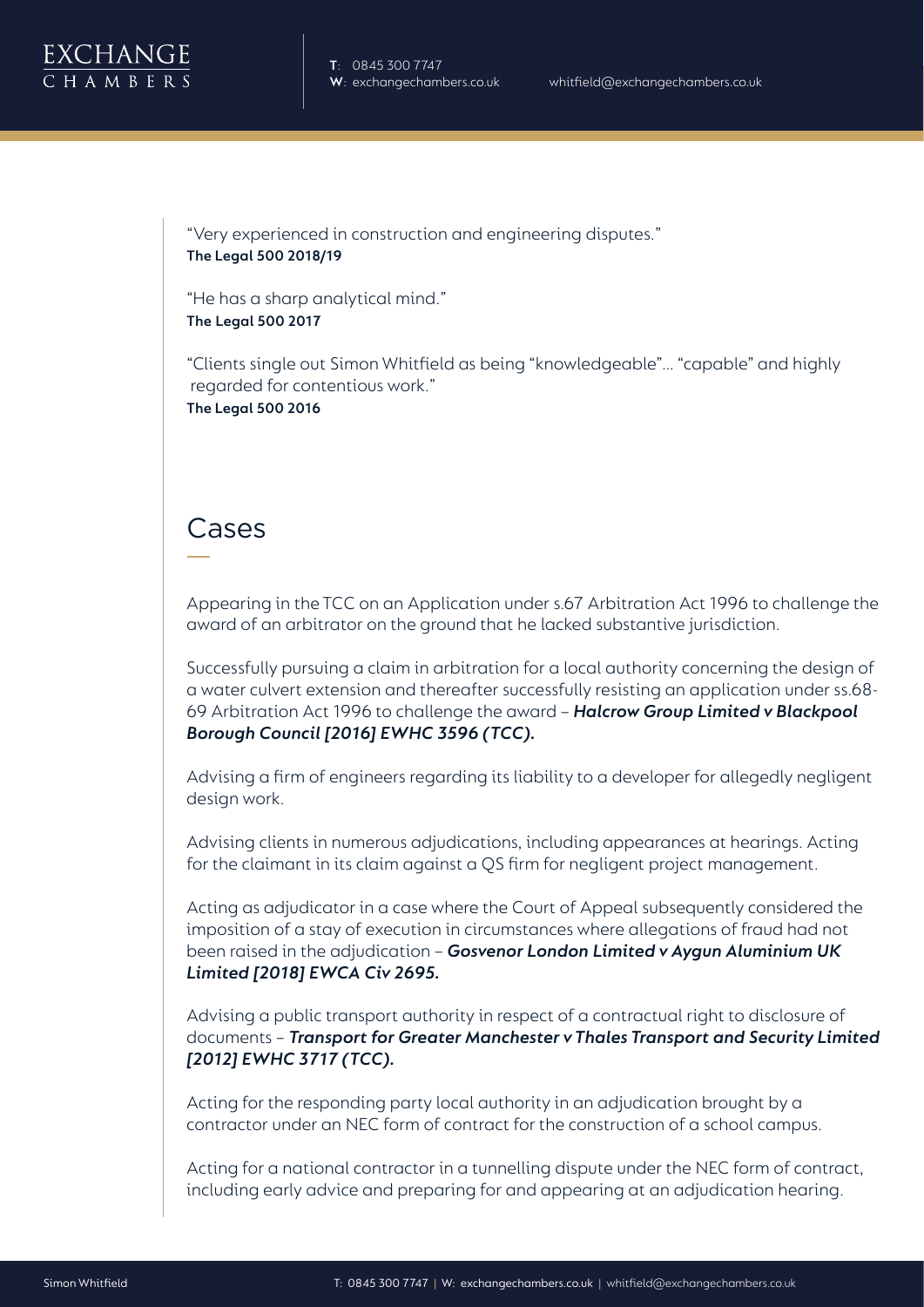Advising a registered charity in a professional negligence claim against an architect.

Acting for an airport on issues arising out of the design and construction of a new runway, including dealing with contractual Conciliations.

Advising a transport authority in a complex and major dispute arising out of the expansion of a tram network signalling system.

Acting for a local authority in a dispute concerning the construction of a major public art facility.

Appearing at the trial of a dispute arising out of the renovation of a Listed Building.

Representing two national contractors through to trial in separate disputes over major re-roofing projects.

Acting for a university in a dispute with a design and build contractor under the JCT form of contract.

Pursuing to trial a claim of a contractor arising out works to the clients' home – *Optimus Build Limited v Southall [2020] EWHC 3389 (TCC).*

Acting for a port company in a dispute with a dredging contractor under the ICE form of contract.

Advising an engineering systems contractor in a dispute arising out of the design and construction of a power station.

Acting for a government sponsored regeneration agency in a dispute over design issues at a science park.

Advising a Dutch contractor in relation to a gas separation facility in The Netherlands.

Acting for a local authority in successfully defending adjudication proceedings brought under a major PFI contract.

Acting as a mediator in a dispute arising out of the development of a residential area.

Appearing for a contractor in a mediation of a dispute arising out of the design and construction of a restaurant development.

Advising a client concerning the professional liability of an architect under an agreement for the development of a site in France.

Successfully resisting a respondent's application for the stay of enforcement of an adjudicator's award.